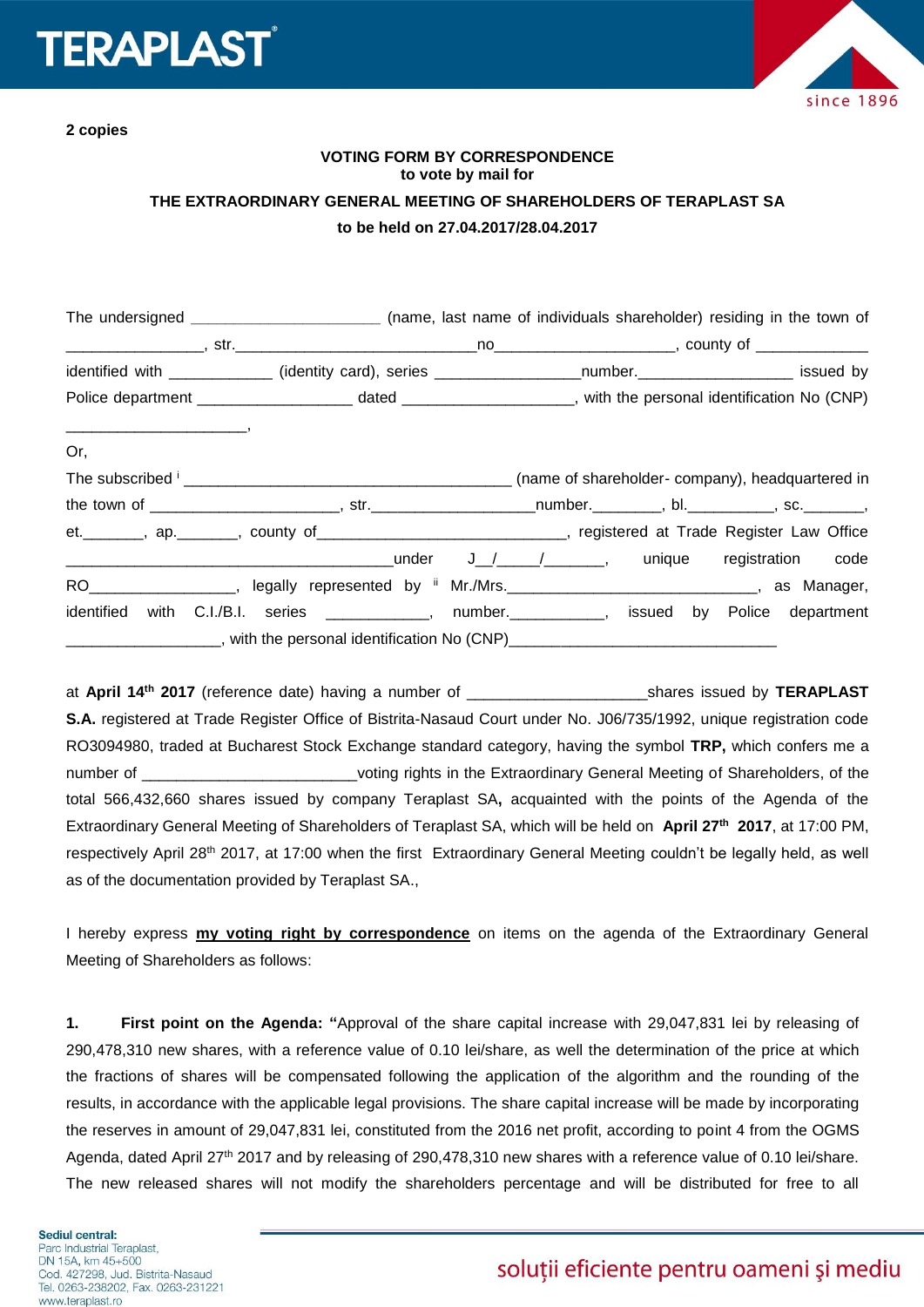company's shareholders, registered in the Shareholders' Registry, at the registration date established by GMS. The capital increase is made in order to support the current activity of the company. Every shareholder registered in the Shareholders' Registry at the registration date shall receive 1 new share for every 1.95 owed shares.**"**

| For | <b>Against</b> | Abstaining |
|-----|----------------|------------|
|     |                |            |
|     |                |            |

**2. Second point on the Agenda:** ..Approval of the update of the Articles of Association, in accordance with the ones approved at point 1 of the present, as follows:

Art. 7. Alin. (1) "The subscribed and paid in share capital of the Company TERAPLAST S.A. is 56,643,266 lei divided into a number of 566,432,660 registered shares, with nominal value of 0.1 lei each" modifies and will have the following content:

*"The subscribed and paid in share capital of the Company TERAPLAST S.A. is 85.691.097 lei divided into a number of 856.910.970 registered shares, with nominal value of 0.1 lei each".*

| For | <b>Against</b> | Abstaining |  |
|-----|----------------|------------|--|
|     |                |            |  |
|     |                |            |  |

**3. Third point on the Agenda: "**Approval of the maximum limit of indebtedness that the company can contract in the 2017 financial year and the approval of the warranty of credit and/or leasing contracts which are going to be accessed within the limit established, with security interest in real estate/pledge, assignments of current and future receivables rights, assignments related to current and future cash, resulting from current accounts and assignments of rights resulted from the insurance policies. The proposal of the Board of Administration is that this limit of indebtedness to reach the total value of 135,000,000 lei.**"**

| For | <b>Against</b> | Abstaining |
|-----|----------------|------------|
|     |                |            |
|     |                |            |

**4. Fourth point on the Agenda:** "Empowering the Board of Directors that, up to the maximum limit of indebtedness approved, it should accomplish, in the name of and for the Company, all the actions and steps necessary or useful in order to fulfill those approved at point 3 from the present decision. In this regard, the Board of Directors shall issue decisions on: accessing some bank credits, concluding some credit/leasing contracts, extending the bank credit/leasing contracts accessed, establishing the warranty structure for the credit/ leasing contracts accessed/extended, restructure/reschedule of the credits granted, change of structure of the warranties of the existing credits in balance, empowering the persons who will sign in the name of and for the Company TERAPLAST S.A. the credit contracts/ leasing contracts /warranty contracts /additional acts to the credit/leasing contracts, as well as any other documents or instruments which are accessory, related to or to which reference is made in the credit/leasing contracts, warranty contracts or any other documents as well as to sign any other application forms, requests which might be necessary or useful regarding these bank transactions**".**

| For | <b>Against</b> | Abstaining |
|-----|----------------|------------|
|     |                |            |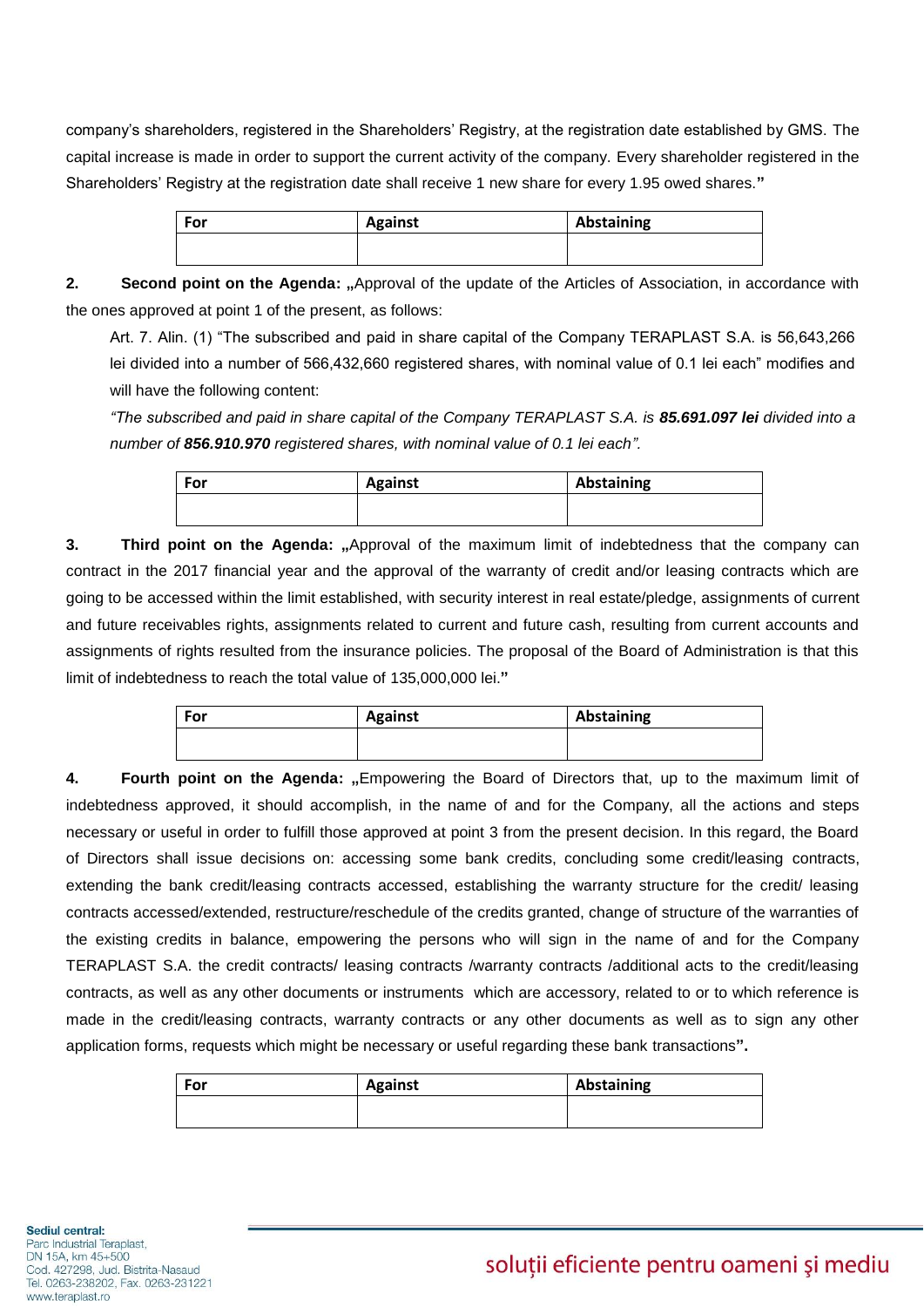#### **5. Fifth point on the Agenda: "Considering:**

a. The EGMS decision dated February 09<sup>th</sup> 2017 by witch it was decided:

The start of investments in total value of 72,000,000 lei, in the 2017 financial exercise;

Empowering the Board of Directors to accomplish, in the name of and for the Company, all the actions and steps necessary or useful in order to fulfill those approved at the anterior point.

b. The conclusion, in 01.03.2017, of the agreements for the purchase of the 50% of the stake held by the shareholders of Depaco SRL,

#### **It is proposed:**

Approval of the agreements, signed in 01.03.2017, for the purchase of the 50% of the stake held by the shareholders of Depaco SRL, in the company Depaco SRL.**"**

| For | <b>Against</b> | Abstaining |
|-----|----------------|------------|
|     |                |            |

**6. Sixth point on the Agenda: "**Establishing the **registration date** which serves to identify the shareholders who will be affected by the decisions adopted by the Extraordinary General Meeting of Shareholders. The date proposed by the Board of Directors is **July 18th 2017**."

| For | <b>Against</b> | Abstaining |
|-----|----------------|------------|
|     |                |            |
|     |                |            |

7. **Seventh point on the Agenda:** "Approval of the date July 17<sup>th</sup> 2017 as "ex-date", respectively the date previous to the registration date when the financial instruments, subject of the decision of the corporate bodies, are transacted without the rights resulting from such decision, pursuant to art. 2 letter f) of Regulation No. 6/2009 regarding the exercise of certain rights of the shareholders within the general assemblies of the trading companies, amended and completed by Regulation no. 13/2014 regarding the amendment and completion of certain regulations issued by the Security National Board (herein referred to as NSC Regulation No. 6/2009).**"**

| For | <b>Against</b> | Abstaining |
|-----|----------------|------------|
|     |                |            |

8. **Eighth point on the Agenda:** "Establishing the **payment date**, date to which the distribution of the income associated with the securities holders, consisting in cash or shares, becomes certain. The date proposed by the Board of Directors is July 19<sup>th</sup> 2017."

| For | <b>Against</b> | Abstaining |
|-----|----------------|------------|
|     |                |            |

**9. Ninth point on the Agenda: "**Empowering the Board of Directors to fulfill the decisions adopted by the Extraordinary General Meeting of Shareholders."

| <b>Against</b><br>For | Abstaining |
|-----------------------|------------|
|-----------------------|------------|